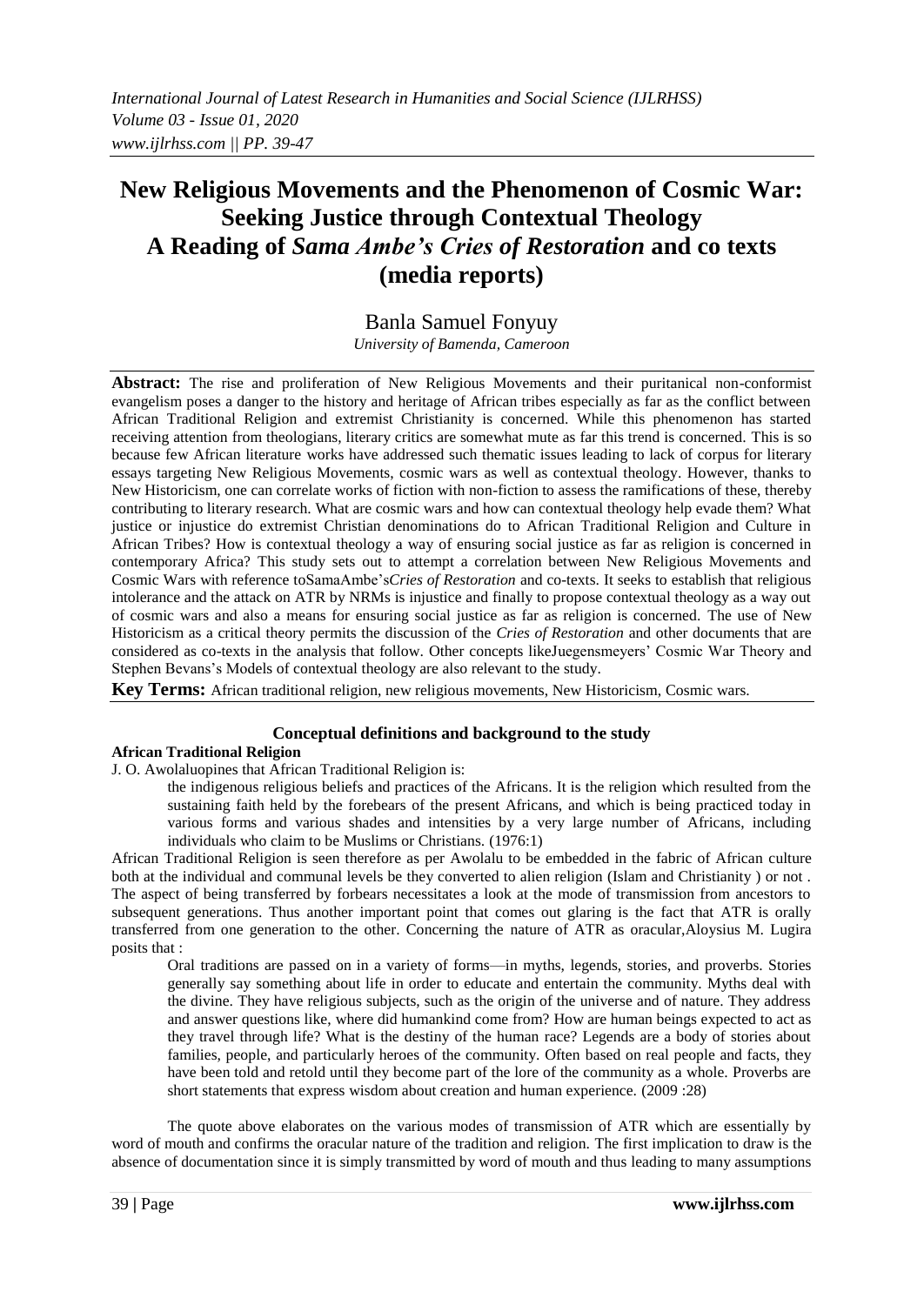## *Volume 03 - Issue 01, 2020*

## *www.ijlrhss.com || PP. 39-47*

about it. This makes ATR vulnerable to predator religions including all alien categories and especially New Religious Movements that are well documented and have various propaganda outlets.

Aloysius M. Lugira's submission above is also significant for evoking key doctrines of ATR. One of such doctrines is the concept of the creator and the Creation Myth which culminates in the worship of the Supreme Being .Myths of creation always concern the sacred beginnings of the people and usually concern the Supreme Being who according to African Oral Tradition created the world and its people. This Supreme Being (God the Builder) is at the center of ATR. It is important however to note that the belief in the Supreme Being does not presuppose the singularity or the plurality of the concept of God/gods in Africa.In line with this Aloysius M. Lugira posits that; ‖ In Western religion religious systems are usually classified as either monotheistic, that is, believing in one God, or polytheistic, believing in many gods. In African religion monotheism and polytheism exist side by side" (2009:36). Monotheism in Africa avails itself on the African notion of the hierarchy of gods.God the builder or Supreme God is at the top of the paradigm and is single thus monotheism is part and parcel of ATR. The Supreme Being presides over a number of deities and divinities (gods) and thus polytheism also abounds in ATR. This explains why Monotheism and Polytheism both exist side by side in Africa.

### **Rites and Rituals in ATR**

To Africans, life without religion is impossible. As J S Mbitinotes, "the African is notoriously religious" (1979:np). The implication is that for an African to think and act, religious implications must be taken into considerations. Such adherence to religion necessitates all forms of prayer and prayer intentions which are offered through rites, rituals and incantations. Aloysius M. Lugiraexplains that:

To Africans belief without ritual action would take away much of religion's natural power. Rites and ritual punctuate all aspects of African religious life. Religion is so deeply ingrained in the daily life of traditional Africa that it is all but impossible to separate it from other aspects of the culture. In an African community religion is the strongest influence on people's thoughts, acts, and lives. Rites of passage and other communal rites are the clearest examples of how religion permeates all aspects of African life. (2009:64)

With such tendency for religious rites and rituals, the importance of shrines and "holy places" cannot therefore be over emphasized as one cannot make a ritual or offer a sacrifice without an altar.

### **Sacred Places and Spaces**

Aloysius M. Lugira (2009) postulates that where the rites and rituals are made are known as African Sacred Spaces or Places. Some are constructed like huts while others are simply natural spaces like stones, caves, giant trees etc. Because of the religious importance of these sacred places ,the African guards these places jealously which implies that an attack on any of these places is not considered as an attack on the site but also on their religion but also on their world view and identity. It is important to note here that such attacks by mostly puritanical alien religions provides potential for religious conflicts in Africa, conflicts which take the form of cosmic wars.

### **New Religious Movements**

Peter B.Clarke presents a definition of NRM from the perspective of its characteristics. He submits that NRMS "...provide in each case new foundations for being religious, introducing new beliefs and practices, often by reshaping and transforming the purposes of old ones, and act as catalysts for change within the older religions. This includes not only change in beliefs and practice but also change at the epistemological level" (2006:x). By virtue of these features, NRMs have a tendency to spring up from any religion be it Christianity, Islam, Buddhism and even ATR itself.

Nmah, Patrick Enoch (2017) in "What Is New In "New" Religious Movements In Africa? An *Analytical Approach"* presents anotherprofound perspective from which NRMs can be viewed. He begins by speculating on a number of reasons for which NRMs are on the rise in Africa. The reasons include: quest for spiritual power, cultural identity, ethnical identity, health, economic emancipation, security, false prophecy, ecclesiastical maladministration and judging from these dynamics,he presents an alternative name to NRMs which he also refers to as African Initiated Churches (AICs). These churches according to Patrick Enoch (2017) can be divided into two categories. The first category refers to those for various reasons abandoned Christian Missionary founded Churches and are thus called "schismatic" or "separatist" movements and operate independently though they maintain certain aspects of the mother church despite the enormous changes internally.The second category are those that are founded by independent charismatic leaders with no link to any mother Church.They could be referred to spiritualists or "spiritist" because of their addictive usage of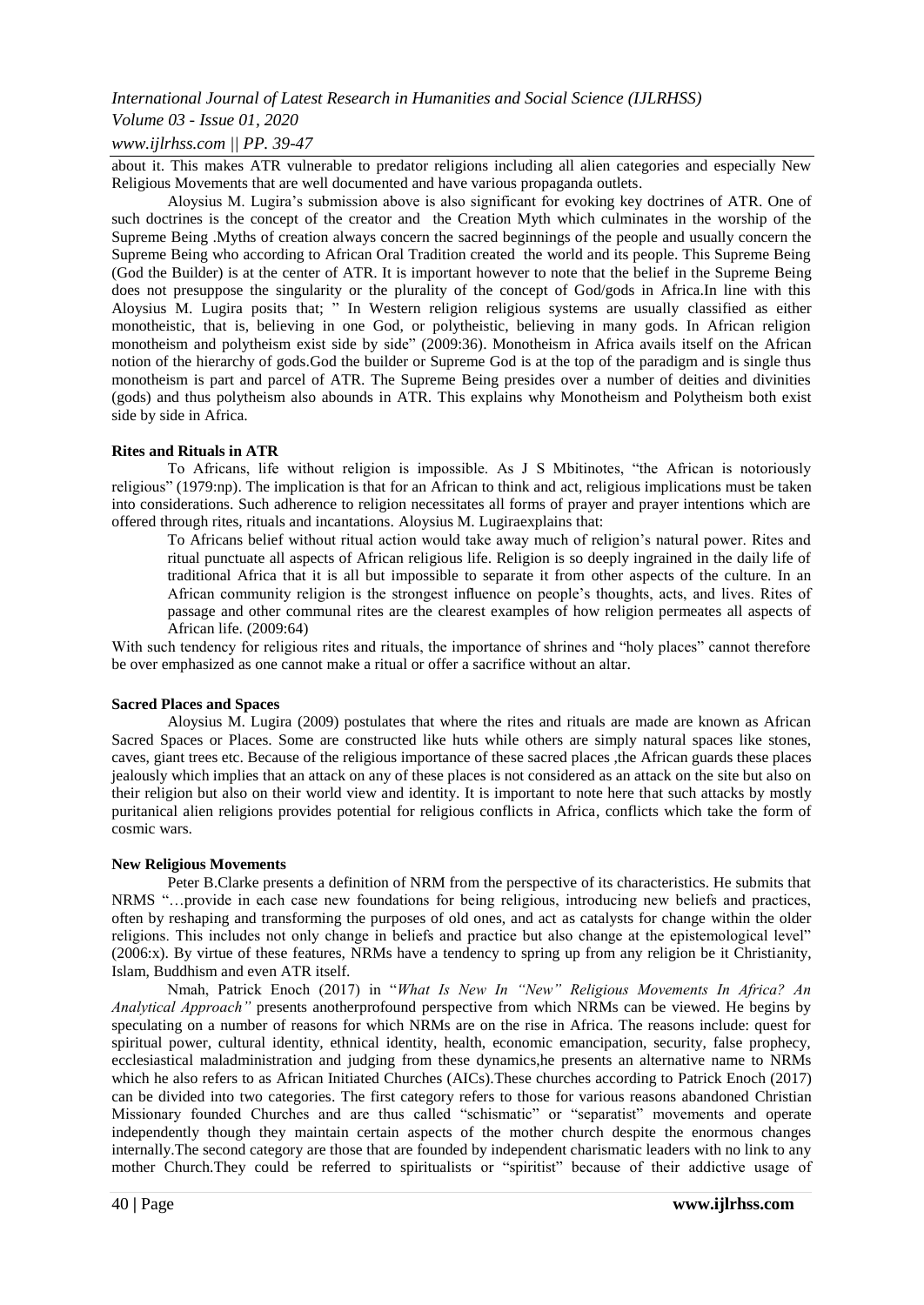### *Volume 03 - Issue 01, 2020*

### *www.ijlrhss.com || PP. 39-47*

glossolalia and spiritual healing. The second category is suitable for this essay. This study will therefore regard a NRM as a radical Christian denomination that is relatively new in its doctrine and practices. The NRM in question is Kingship Ministry International that came to be in the early 2000s in Cameroon (operating in Douala and Bamenda) and proposes a radical change in the worship system of people in various communities using diverse means. Their puritanical sermons account for the various conflicts that occur between them and ATR and will be discussed with special attention to the attack on Ndela-Mbue's shrine in Bafut in 2012, the shrine that SamaAmbe's*Cries for Restoration* presents its origin and value.

### **Cosmic Wars**

The word cosmos has to do with the universe or the world where as war refers to physical or spiritual battle between opposing camps. An etymological definition of a cosmic war then is something closer to a war fought between "worlds". Despite how odd the war between worlds may sound, when looked upon from the religious and cultural perspective "these worlds" do exist within the world (universe or cosmos). Often, we have heard of the Christian world, Muslim world and or Jewish world. Worlds here are synonymous to world views thus a cosmic war is a war fought between world views with religion as a major constituent of the world view**.**  Mark Juergensmeyer defines a cosmic war as:

A "cosmic war" is an imagined battle between metaphysical forces—good and evil, right and wrong, order and chaos—that lies behind many cases of religion-related violence in the contemporary world. These transcendent spiritual images have been implanted onto the social and political scene, magnifying ordinary worldly conflict into sacred encounter. There is nothing specific to Christianity, Islam, or any other religion about this idea of cosmic war. (2016:1)

As evident in Juegensmeyer's quote above, the idea of cosmic war is usually between two realms; that of good and that of evil, the physical and the spiritual realms. This phenomenon is common in all religions in so far as they preach for good and against evil. They are not struggles at the individual level but struggles between cultures and religions and generally between people or communities with different ideologies especially those ideas concerning God and worship. Juegensmeyer further describes the cosmic war in this light as thus: "I call … such "cosmic" because they are larger than life. They evoke great battles of legendary past, and they relate to metaphysical conflicts between good and evil"(2000:146). Thus, cosmic wars are fought at religious community levels with a possibility for such wars to transcend political boundaries depending on the religious affiliations of the countries concerned. Fox and Sandler gives an example of such "For example, the rebellion by Muslims in the Kashmiri province of India has contributed to sporadic military conflict between neighboring Pakistan, which is religiously and ethnically similar to the population in the province"(2004:71). The example above shows that a cosmic war is actually a conflict by people who have specific values that make them distinct from other groups of people; that is why an uprising concerning Muslims in India is able to trigger the same effect in Pakistan. This demonstrates the fact that cosmic wars have the potential to penetrate national borders and can spread even around the world.

The Cosmic war is always an ideological war which when looked upon from the material level could be seen to be a venture nearer to stupidity as the belligerents never have a prospective of a material gain but have the aim of seeing the idea of what they consider as good triumph over evil. To see what is considered the divine command come to fruition. Mark Juergensmeyer makes this clear when he states that the enemy of the warring factions is: "Anyone imagined to be engaged with the shadowy forces of evil are potential foes. There is no gray area between opposing camps, but the determination of who is on whose side often seems arbitrary. What the supporters of these movements are clear about, however, is the idea that they are at war" (2016:2). This war cannot be won physically but contextual theology provides a possible way out.

#### **Contextual theology**

A possible way out of comic wars is usually interreligious dialogue or contextual theology as in the case with the clash between ATR and KIM in Bafut. Contextual theology stands in favor of localizing the teachings of the church rather than subjecting various church practices to universal doctrines which often cause a number problems at the level of reception. According to Stephen Bevans, "Contextualization," or notions that approximate its meaning like "incarnation," "indigenization," "inculturation" or "constructing local theology,"(1985:8) is a process that only relatively and recently has come to full self-consciousness among theologians. They view it as not only interesting but also as vital and indispensable to the theological enterprise". The tendency for "inculturation" becomes important in the theological enterprise of the contemporary world because of increased literacy rate among the population and the consequent resistance against all forms of colonialism including religious and cultural colonialism through especially applying western theology in Africa. To corroborate this, Bevans in a latter publication demonstrates the need for contextual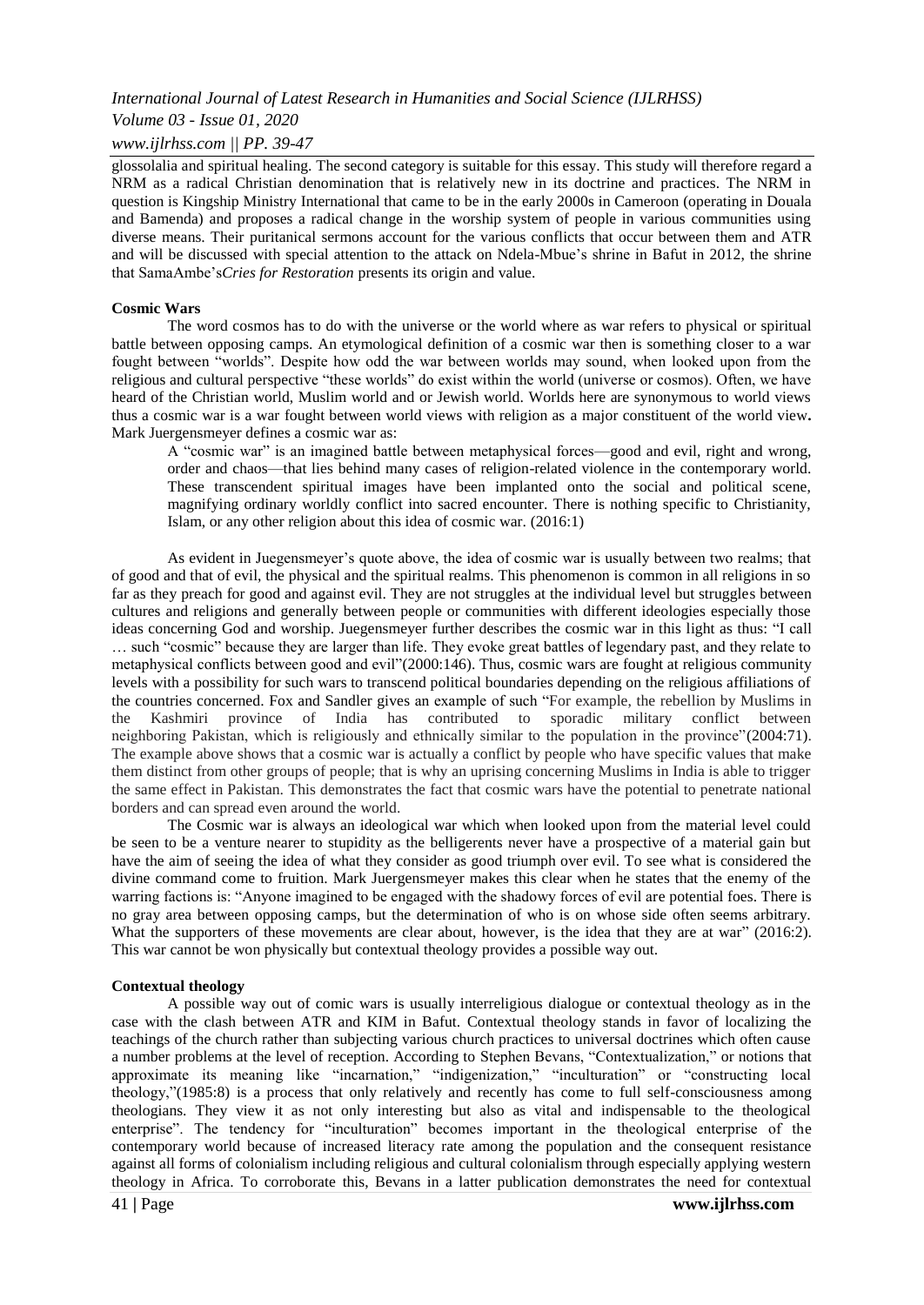## *Volume 03 - Issue 01, 2020*

### *www.ijlrhss.com || PP. 39-47*

theology by using the example of the response he received from a Christian after the sermon he presented in Rome titled " the sun" in which he made reference to the famous song of the Beatles titled "Here Comes the sun".

Stephen Bevans (2008) recounts that after the sermon he felt elated for in his mind he had delivered the greatest of all his homilies because in his imagination and as presented in the song by the Beatles, the sun actually represented Christ in many ways. Yet he became surprised when an Indian walked up to him to say

The sun is not a very striking symbol for the coming of Christ into the world. In Indiathe sun is an enemy. It is not something that brings refreshment; it is something thatbrings unbearable heat that is to be escaped by staying in the shade. The sun's heatmakes men and women thirsty, and too much exposure to the sun causes sunstroke.(2008:xix)

This particular incident gave Stephen Bevans the understanding that some predominantly western and northern liturgical concepts are totally meaningless in other cultural contexts thus demonstrating the need for contextual theology. This concept is relevant to this study as it will guide the understanding of the causes of the inter religious conflict in Bafut and also the point to the ways by which the conflicts can be resolved. More on this will be seen under the chapter on theory.

### **The history of the Shrine of NdelahMbue as seen in SamaAmbe's the Cries of Restoration**

SamaAmbe's*Cries for Restoration* tells the story of Ndela'ahMbue the famous woman who founded the present settlement area for the Bafut people. As the story goes, calamity had befallen the Bafut people at various places during the period of tribal migration such that searching for an area for solace was of great need to the people. Ambe creates scenes in which these calamitous days in the Bafut Kingdom are represented. In Scene Four of his one act play, the stage direction is as follows: "The body of the prince is lying on a mat with the elders and first wife standing round. The priest and the doctor are performing ritual healing" (Ambe. 25) Marveled at the fact that his attempt at reviving the Prince is not working, he makes the following declaration:

**Doc**: (shaking his head) All these days we have been running a race with the dead Old One. Who can win such a race?" As if to answer his question on the negative, the Priest after hearing several wailing outside makes the following sinister declaration "This time many children are certainly being born in this fondom. This kind of squealing should only be from the sorrowful voices of new borns. Go and see which new child has seen death at birth... the corners of the earth are red" (Ambe, 25).

When the doctor returns to say that the Queen has been stung by a snake and that she is becoming stiff as time goes by, the atmosphere becomes even more sorrowful. The choice of words as in "the sorrowful voices" of new borns‖ and the red corners of the earth captures a gloomy picture of the various mishaps that befell the Bafut people at their place of settlement before the discovery of the present cite of settlement. At the end of this scene, the Priest concludes thus:

Every beginning has an end and we can never end if we don't begin. But who can say which is which when we don't even know the beginning nor the end? Like aimless ants we keep going in this world till of a sudden we are stopped. Yet we must keep going. Let us go. This day is hot; we must check our heads slowly. (Ambe, 25)

These utterances coming from the greatest spiritual leader in the tribe signifies doom and a sign of acceptance of defeat by the people. Even as they resolve to leave the area as was the case in primitive Cameroon when calamity caused tribes to leave from one area to settle in another, it is still sad because they "don't even know the beginning nor the end". This in traditional Africa, is a sign of abandonment or hatred from the gods of certain area and only powerful divine intervention can free them.

In Scene Five, the joy of the people is restored when an old woman comes to the Fon's palace to announce that she had in a vision been shown a suitable side where the people can migrate to and live in peace. She recounts that after a long day of wondering into the bush along the bangs of the river to fish, she is forced to rest under a tree in the afternoon when of a sudden someone appears to her claiming to be a bearer of a message good news for the people and for the royal house.

**Old Man**: This land where we stand is no man's land. It had been royal land from times immemorial promised to our heirs and us. It is rich in food and drink; it is smooth and tender even to the feet of those that are ageing. The royal house must continue its journey to where it was destined to stay. No more must it hunger and thirst on the tops of rocks; no more must the old and tender continue to roll off the tops of stones. There is more than enough here for everybody. This land has all the plains that will cause even the old to be hungry for a stroll, without any guides to lead them. This is the land where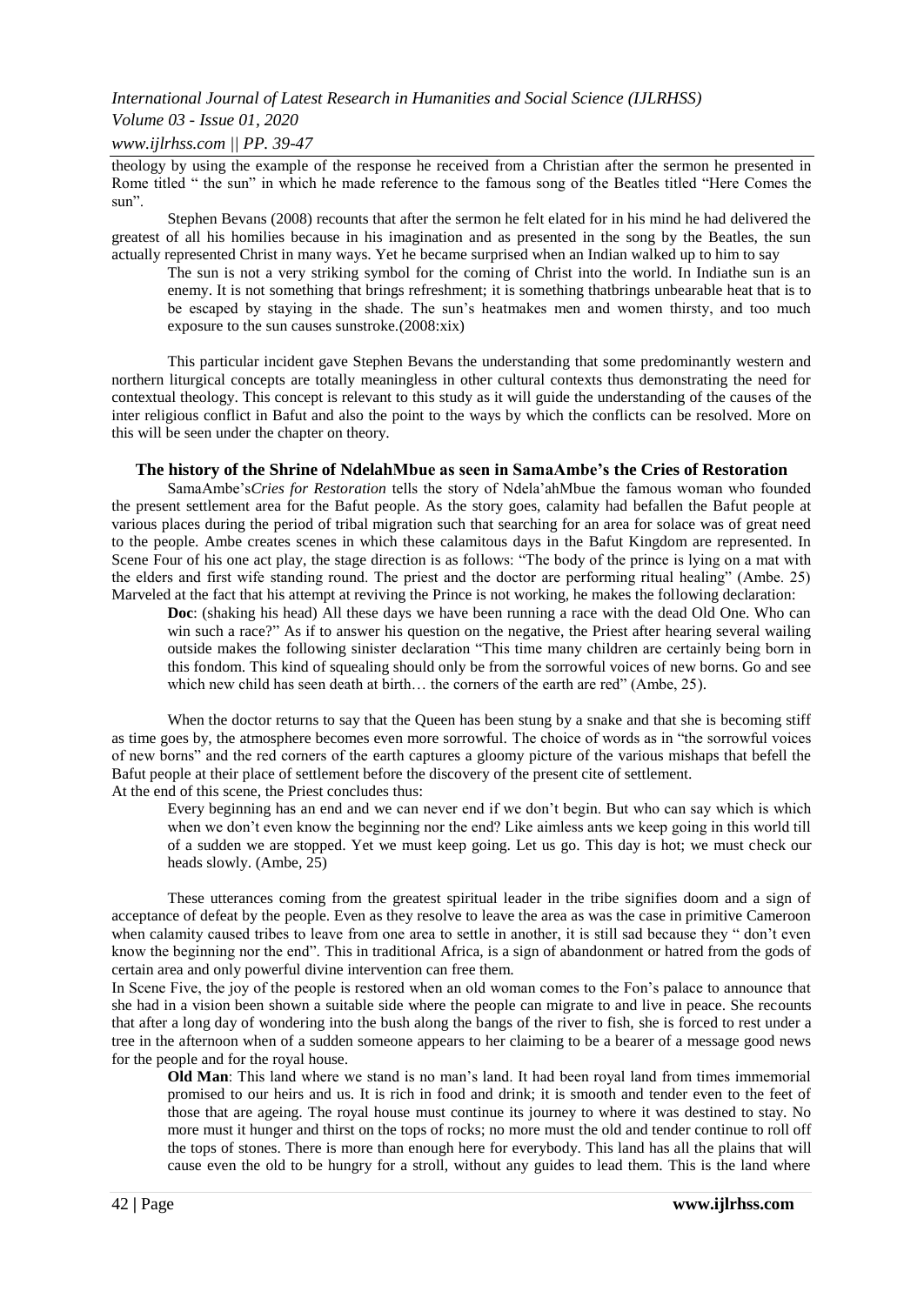## *International Journal of Latest Research in Humanities and Social Science (IJLRHSS) Volume 03 - Issue 01, 2020*

*www.ijlrhss.com || PP. 39-47*

royal children will rejoice on smooth grounds in the day and under the moonlight; where the spirits of the silent ones will sail gently over every roof without the fear of being swept down dangerous hills; where royal power will grow strong and touch all the corners of the fondom, and grow to reach the tops of all fondom hills. Stand up and look around. (Ambe, 35)

Because of the disregard of women in some African cultures and metaphysics, most of the elders initially oppose the idea to follow the old woman's proposal that abut the new settlement area. However signs begin to occur that finally convince them. What is essential to this study is the fact that when the people finally migrate to the area, they are so happy that they attempt to reward the Old Woman with a title, a situation that some people considered to be controversial and that is why they conspire and finally instead of crowing the woman, they kill her.

After one week of settlement everyone is contented and according to the dictates of the tradition/religion, they must first consecrate thearea to the gods/God.

Fon: We have a more important reason for meeting here today. Now we all know that we are at the point of consecrating this new place and dedicating it to our fathers and the gods. Much work has been going on to see that everything goes well. I want to know whether in your various places you have offered the prayers of thanks giving to the fathers for bringing us here.

The offering of sacrifices and prayers here signifies the attachment of the people to religion which in this case is African Traditional Religion; It conforms with J. S. Mbiti's submission that African's are notoriously religious. It is also coincidentally during the general sacrifice that this woman is expected to be rewarded with a title yet because of jealousy and some signs of misogyny, some elders conspire and say controversial things about the woman.First Elder for example reacts to the fact that the Old Woman should rest from doing work in the palace by saying that" She is not different from any other woman doing her share of work in the palace. Palace work is the kind that knows nor young nor old. Everybody has his or her share". (Ambe. 52). When the Fon tries to convince them convince them about the special place the woman holds in the tribe for haven discovered their place of settlement, Third Elder responds by undermining her achievement thus: "Its like children carrying water and expecting a red feather". The outrage by the elders and with the conspiracy of jealous palace women culminates in a plot to kill her on the day of consecration of the new settlement site. On this day she is to be killed as **First Elder**intimates that**:**This is the day; maybe the silent ones need to be made to understand that there are still men to defend the masculine sanctity of the throne. (Ambe, 68). They was executed by burying the old lady alive but before she died, she curses the tribe one more time….

**Old Woman**: H-E-A-R (All stop). You sacrilegious people, you profane generation of this fondom. Your irreligious sacrifices and praises laugh blood down the waters of these valleys. From this day on the rays of the sun will never smile on the soils of this land again. The calm peace will forever drum disquiet in your heads and minds. Bear you this mark on your name: the doors of fortune and progress are forever locked before you and generations upon generations to come. They are forever locked. B-uf-e-u-h! Our fathers bear me witness.

The Fon is terrified at this event and wth conviction about the innocence of the woma, he declares that ―Her grave must be where she lies; there, at Nsanimunwi. The trees that will grow there will proclaim her glory over the generations". These trees marks the creation of the shrine and the ancestral tree that was cut by Profet Frank of Kingship International Ministry in 2014, an event that forms the core of the investigation in this essay. The shrine materializes during the sacrifice of appeasement that saw the restoration of Nde-elahMbueh.

The Encyclopedia of Religion and Ethics defines sacrifice as a rite in the course of which something is forfeited or destroyed, its object being to establish relation between a source of spiritual strength and one in need of such strength, for the benefit of the latter (Encyclopedia of Religion and Ethics Vol.11 p.1). James (1962) defines sacrifice in terms of its purpose, according to him, sacrifice involves the destruction of a victim for the purpose of maintaining or restoring a right relationship of man to the sacred order. It may effect a bond of union with the divinity to whom it is offered or constitute a particular expiation to cover, wipe out, neutralize or carry away evil guilt contracted wittingly or unwittingly (James, 1962 :7) The sacrifice in this case was meant to seek solace for diverse worries of the Bafut people. The pronouncements of the Fonduring the sacrifice thus:

We have come here for one reason – to see Nde-elahMbuehreborn and by that to tell our fathers to lie in peace.Let me make this clear to all who are here today. We have lived through times, which we cannot pray to come again. We have lived with people we cannot pray to be born again…..May the rebirth of Nde-elahMbueh be a new bridge between this land and the protective land of the silent ones. (Ambe,101)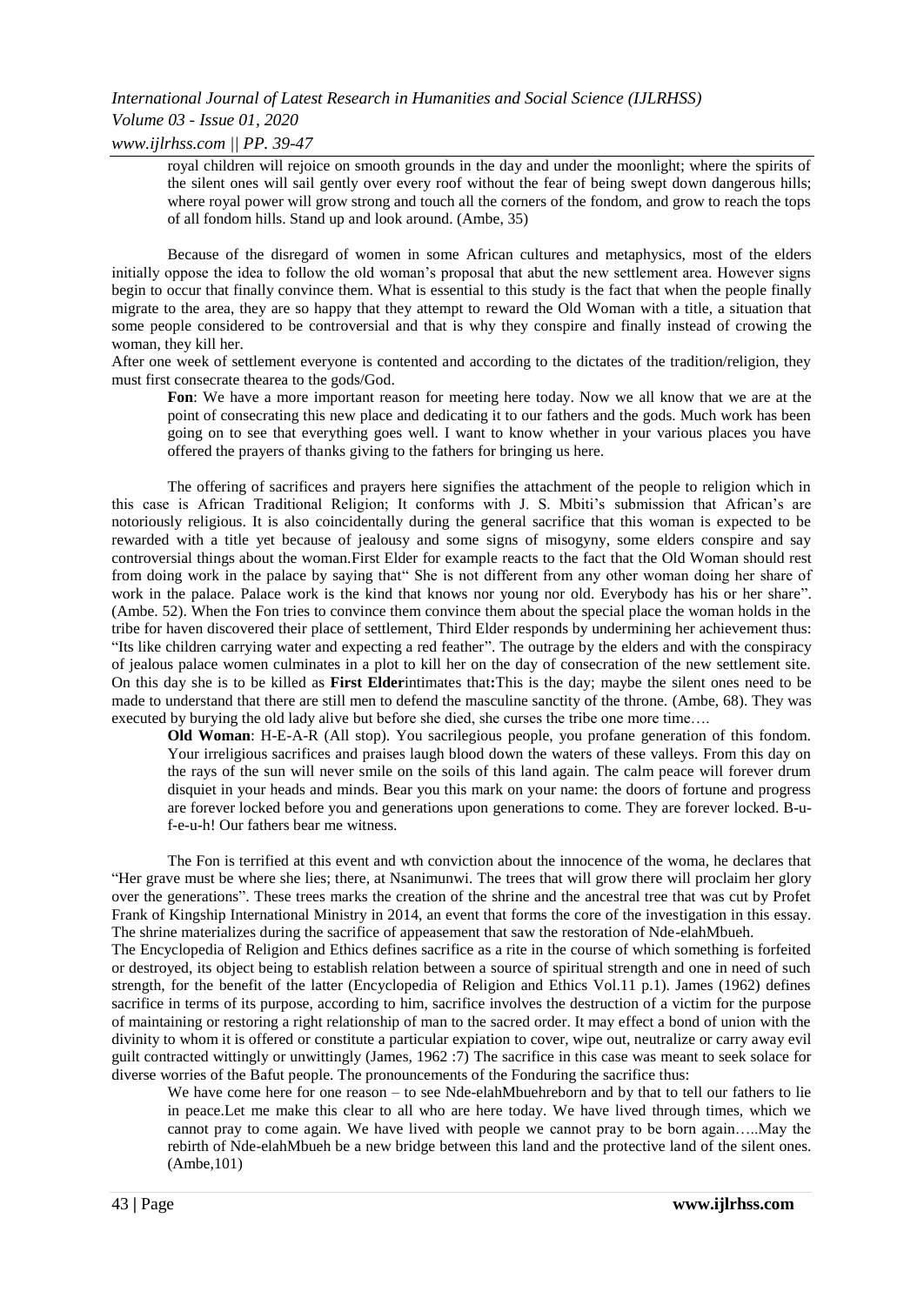## *Volume 03 - Issue 01, 2020*

## *www.ijlrhss.com || PP. 39-47*

Alongside restoring the post of Nde-elah, a shrine was erected in her honor where libation is poured annually to appease her spirit and to seek for intercession in various difficult moments.

### **New Historicism and the Concept of Co texts**

New Historicism, is one of the most innovative critical movement, that came in existence in 1980 because of the critical manifesto of Stephen Greenblatt, "an award winning literary critic, theorist and scholar‖ who coined this very term New Historicism for the first time with an intention to propound new critical methods for interpreting the Renaissance texts ("Stephen J. Greenblatt" Wikipedia). New historicism is a form of literary theory whose goal is to understand intellectual history through literature, and literature through its cultural context, which follows the 1950s field of history of ideas and refers to itself as a form of "Cultural Poetics". Based on the literary criticism of Stephen Greenblatt and influenced by the philosophy of Michel Foucault, New Historicism acknowledges not only that a work of literature is influenced by its author's times and circumstances, but that the critic's response to that work is also influenced by his environment, beliefs, and prejudices. A New Historicist looks at literature in a wider historical context, examining both how the writer's times affected the work and how the work reflects the writer's times, in turn recognizing that current cultural contexts color that critic's conclusion[s.https://www.aresearchguide.com/new-historicism.html](https://www.aresearchguide.com/new-historicism.html)

Barry Peter opines that "Typically, a new historical essay will place the literary text within the 'frame' of a non-literary text. Thus, Greenblatt's main innovation, from the viewpoint of literary study, was to juxtapose the plays of theRenaissance period with 'the horrifying colonialist policies pursued by all the major European powers of the era' (chp.8.np)". Barry Peter goes further to elucidate on how exactly such studies are to be carried out. He recounts that Greenblatt (pioneer New Historicist critic) often "draws attention to 'the marginalization anddehumanizing of suppressed Others' (Grady) usually by starting an essay with an analysis of acontemporary historical document which overlaps in some way with the subject matter of the play. (np)". These dramatic openings often cite date and place and have all the force of the documentary,eyewitness account, strongly evoking the quality of lived experience rather than 'history'. Since thesehistorical documents are not subordinated as contexts, but are analysed in their own right, we shouldperhaps call them 'co-texts' rather than 'contexts'. The text and co-text used will be seen as expressions ofthe same historical 'moment', and interpreted accordingly.

In order to understand exactly what the New in historicism is and the concept of co-text, a cursory look at what makes the "old" distinct from the "new" is necessary. According to Barry Peter, "Old historicism" prioritized the literary text and treated the history of the time as the background with no textual equivalence. On the other hand, New historicism gives equal value". Barry therefore concludes that; "The practice of giving 'equal weighting' to literary and non-literary material is the first and majordifference between the 'new' and the 'old' historicism‖ (np). To understand the opinion above, it is important to recall the fact that History under old historicism was considered largely as the context of the art peace (novel, play, poem) and thus was not given much attention to, in the process of analyzing those texts. The tendency to ignore or give less attention the historicity of the text, minimized the feature of literature as a mirror to society culminating in the consideration of literature by skeptics as mere works of fiction that deserved little or no attention.

RoshniDuhan argues against such reductionist attitude toward Literature by arguing strongly that:

That literature is a reflection of the society is a fact that has been widely acknowledged. Literature indeed reflects the society, its good values and its ills. In its corrective function, literature mirrors the ills of the society with a view to making the society realize its mistakes and make amends. It also projects the virtues or good values in the society for people to emulate (1).

The argument above dismisses allegations by skeptics who think that literature is fiction and corroborates a new historicist approach of analyzing works of literature. Since "Literature reflects society..." it is logical to correlate the society's history to what obtains in the literary text under study. This is why the second difference according to Barry Peter is "embedded in the term "historical continuum" which indicates that New Historicism is a "historicist movement" and not a historical movement. This connotes the fact that "it is interested in history as represented and recorded in written documents, in history-as-text….so that the real living individual is now entirely superseded by the literary text which has come down to us" (ch.9). This tendency reiterates the importance of history to the analyses of literature. Historical continuum here also implies a possibility of follow up to how those historical events have developed up till date and how they influence the reality in the "living text". The aspect of the "living text" and "historical continuum" provides opportunity for critics to even investigate not only texts of the period in which the text was written but also recent history to see the developments in the events presented in works of fiction – in real life. It is against this backdrop that I consider the correlation of the April  $14<sup>th</sup>$  2012 attack on Nde-elahMbueh'sshrine in Bafut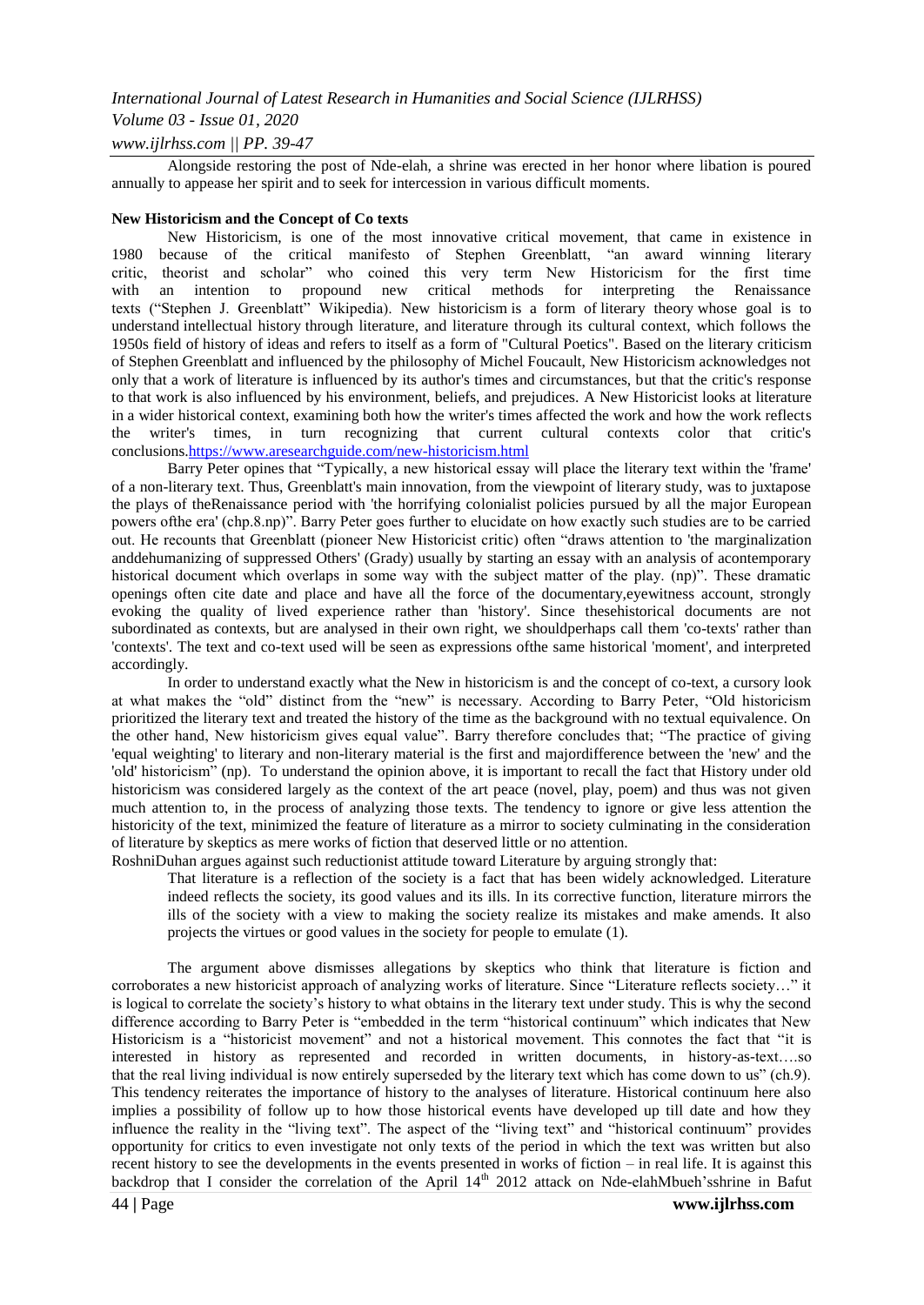## *Volume 03 - Issue 01, 2020*

## *www.ijlrhss.com || PP. 39-47*

important to the understanding of religious conflicts and cosmic wars towards seeking social justice through contextual theology.

### **Media reports on the Attack on the Shrine by Kingship ministry International**

As reported by the Cameroon Postline of 13<sup>th</sup> April 2012, a self-proclaimed prophet was granted bail for 200, 000fcfa from the Bamenda High Court. The reporter Michael Ndi reported that:

He was charged with assault on FonAbumbi II of Bafut and some 13 others, organizing a meeting under an illegal association (The Kingship International Ministries) and felling a100 years' old ancestral tree..

After the incident on Saturday March 31, 2012, Prophet Afanwi and his kingship International Ministries' faithful intimated the press that they felled the ancestral tree because it was a curse to the sons and daughters of Bafut.CameroonPostline.com gathered that some 150 years ago, the founder of Bafut village, a then 19-year-old girl, was buried alive by the men who feared that the girl was going to exploit her foundership of the Bafut village to be the leader or sovereign of the Bafutfondom. A tree was then planted on the girls' grave as a tomb. Before the girl gave up the ghost, CameroonPostline.com was told that she cursed the Bafut land saying that they shall know no peace generation after generation. Since then, Bafut people have been conducting sacrifices round the tree to appease the girl every year.To mitigate the situation, Prophet Afanwi who came in from Douala to heal the sick in Bafut, took upon himself to fell down the ancestral tree and destroyed the shrine. It was on this premise that the Fon and his subjects entered into a scuffle with Prophet Afanwi and his faithful. In the course of the fracas, several people were wounded and others hospitalized. [http://cameroonpostline.com/born-again-prophet-in-court-for-destroying-bafut-ancestral](http://cameroonpostline.com/born-again-prophet-in-court-for-destroying-bafut-ancestral-shrines-brutalising-fon/)[shrines-brutalising-fon/](http://cameroonpostline.com/born-again-prophet-in-court-for-destroying-bafut-ancestral-shrines-brutalising-fon/)

This event of 2012 relates to Samba Ambe's*Cries of Restoration* though the lady in the report is a 19 years old girl instead of the Old Lady Ambe's play. Despite the disparity in the ages, what remains clear is the fact that a lady founded Bafut and was later killed and before dying had cursed the tribe. It is also a fact judging from the text and the Cameroon Postline report that calamity befell the people and there was need for appeasement. While the traditional people under the dictates of ATR sought peace by erecting the shrine of NdelahMbue, the NRM of Prophet instead saw the shrine as a reminder of the curse and the reason for which calamity continued till date. This notion legitimized his act of violence against ATR by desecrating and vandalizing the shrine. The two conflicting views represents different worldviews and the religious conflicts that ensued represents cosmic war and a situation of social injustice (the attack). By virtue of the history of the shrine as recorded in SamaAmbe's play, the attack represents a form of social injustice to African Traditional Religion in Bafut, a situation that is recurrent and deserves attention towards ensuring social justice.

### **The religious scuffle in Bafut as a Cosmic war**

The Cosmic war is always an ideological war which when looked upon from the material level could be seen to be a venture nearer to stupidity as the belligerents never have a prospective of a material gain but have the aim of seeing the idea of what they consider as good triumph over evil.The idea good triumphing over evil is considered the divine command which one of the warring parties always hope to see come to fruition. Mark Juergensmeyer makes this clear when he states that the enemy(ies) of the warring factions is/are; "Anyone imagined to be engaged with the shadowy forces of evil are potential foes. There is no gray area between opposing camps, but the determination of who is on whose side often seems arbitrary. What the supporters of these movements are clear about, however, is the idea that they are at war" (2016:2). This is very prominent among members of various new religious movements including KIM since they under their alleged anointing function on the basis of a myth of answering "God's call". The call to liberate the Bafut people by cutting down the ancestral tree symbolizes an attack on evil (shrine) which qualifies the attack therefore a cosmic war. The concept becomes more imminent considering the fight that was put up by youths and most Bafut traditional authorities and even the Fon.

### **Contextual theology**

The activities of KIM include Sunday preaching, healing of the sick, organization of crusades for mass deliverance and especially the destruction of ancestral shrines which Prophet Frank believesis the root cause of the bondage that many people in the various villages live. He has destroyedshrines in the villages of Akum, Pinyin and Bafut in the North West Region of Cameroon. Beforedestroying each shrine, he always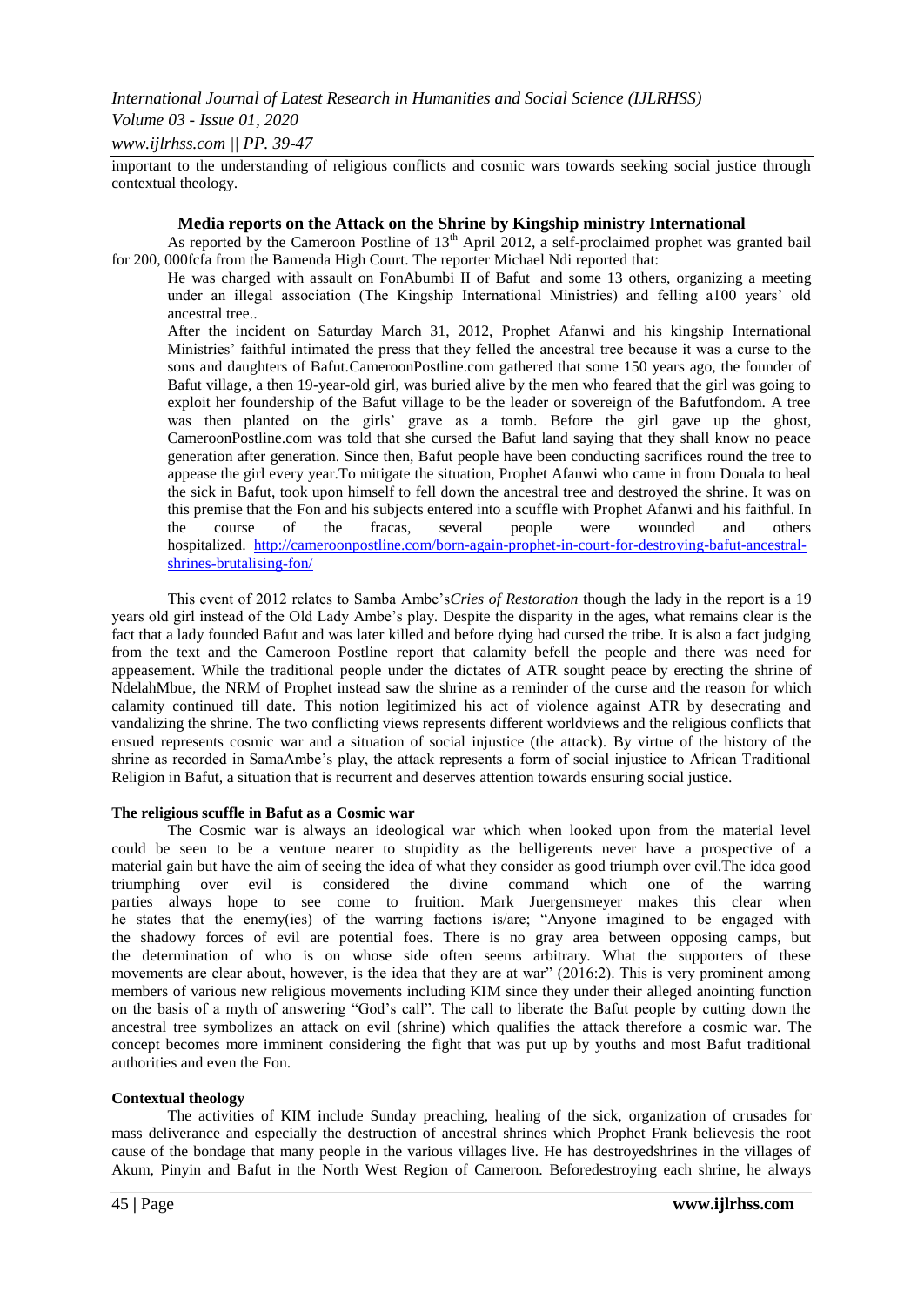## *Volume 03 - Issue 01, 2020*

## *www.ijlrhss.com || PP. 39-47*

exposes the foolishness of worshiping idols and also thepunishment that God promises to inflict on idol worshippers. As seen her[ehttps://www.youtube.com/watch?v=LIYM-b5WFPc](https://www.youtube.com/watch?v=LIYM-b5WFPc%20) and other CD recordings, he always gives a biblical justification for the destruction of ancestral shrines by making reference to Bible quotations such as:

- $\triangleright$  Exodus 20:3-6) where God warns the Israelites against idol worship for he is a God who does not like competition.
- Deuteronomy 12: 1-3 where God's command on the destruction of various shrine is made explicit in the following words: " 2 In the land that you are taking, destroy all the places where the people worship their gods on high mountains, on hills and under green trees. 3 Tear down their alters and smash their sacred stones to pieces ...". With this he preaches as well as believes that the destruction of ancestral shrines is therefore executing divine command.
- $\geq 1$  Kings Chapter 18:1-46 where God disgraces the 450 prophets of Baal in order to vindicate his prophet Elijah causing the people of Israel to surrender themselves to the worship of only one God the God of Elijah.

Armed with these scriptural commands his preaching on occasions in which he is to destroy an ancestral shrine always focusses on exposing "the foolishness of worshiping idols" as seen in the on his YouTube channel at [https://www.youtube.com/watch?v=LIYM-b5WFPc.](https://www.youtube.com/watch?v=LIYM-b5WFPc) There he castigates the worship of carved entities the offering of sacrifices to such gods and expresses his firm resolve to follow the divine command in Deuteronomy 12: 1-3.

His preaching above represents the fact that he uses the translation model of preaching which perceives Christianity as being supra-cultural, a situation which is bound to bring conflict. As Stephen Bevans argues, contextual theology can help evade such conflicts. In his article titled contextual theology can help evade such conflicts. In his article titled "Models of Contextual Theology", Stephen Bevans (1985: 186) asks and answers the question on the what of contextual theology. What, then, is contextual theology? It is a way of doing theology that takes into account four things:

(1) the spirit and message of the Gospel; (2) the tradition of the Christian people; (3) the culture of a particular nation or region; and (4) social change in that culture, due both to technological advances on the one hand and struggles for justice and liberation on the other.

Bevans presents two ways by which this model can be understood. The first perspective sees this model as the social science of anthropology since it targets the cultural identity of the Christians. The second perspective focuses on the literary meaning of theology and traces it down to the Greek word 'anthropos' meaning the 'human person' (188). Synthetically therefore the two perspectives present this model as that model which takes into consideration the cultural identity of the 'human person' to whom the gospel is preached. Bevans (2012:188) himself precise that this particular model focuses on the human person and human experience and not "some scriptural expression or tradition formula-that forms the criteria of theological truth". Be it from the cultural identity or from the perspective of the human person and human experience, contextual theology is theology in which context affects content. This model of preaching can actually evade such attacks leading to the preservation of ATR and African culture. Contextual theology can also be viewed as a means of doing social justice to ATR which is victim to attacks by puritanical noncomformist Christian denominations.

### **Conclusion**

This essay has examined the definitions of African Traditional Religion, Cosmic War and Contextual theology and has argued that religious conflicts especially minute ones like the case of the one in Bafut, orchestrated by New Religious Movements deserve to be researched not only in theology but also in literary criticism. Exploiting the dynamics of New Historicism, the story of NdelahMbue in SamaAmbe's*Cries of Restoration* was correlated with the Cameroon Postline Report of 2012 in which Prophet Frank cut down the ancestral tree that symbolized the appeasement of the spirit of Nde-elahMbueh. The scuffle that ensued from the event was interpreted as a cosmic war that can be evaded through contextual theology which is also a way of ensuring social justice to African Traditional Religion which is currently victim of Christian based New Religious Movements in Africa.